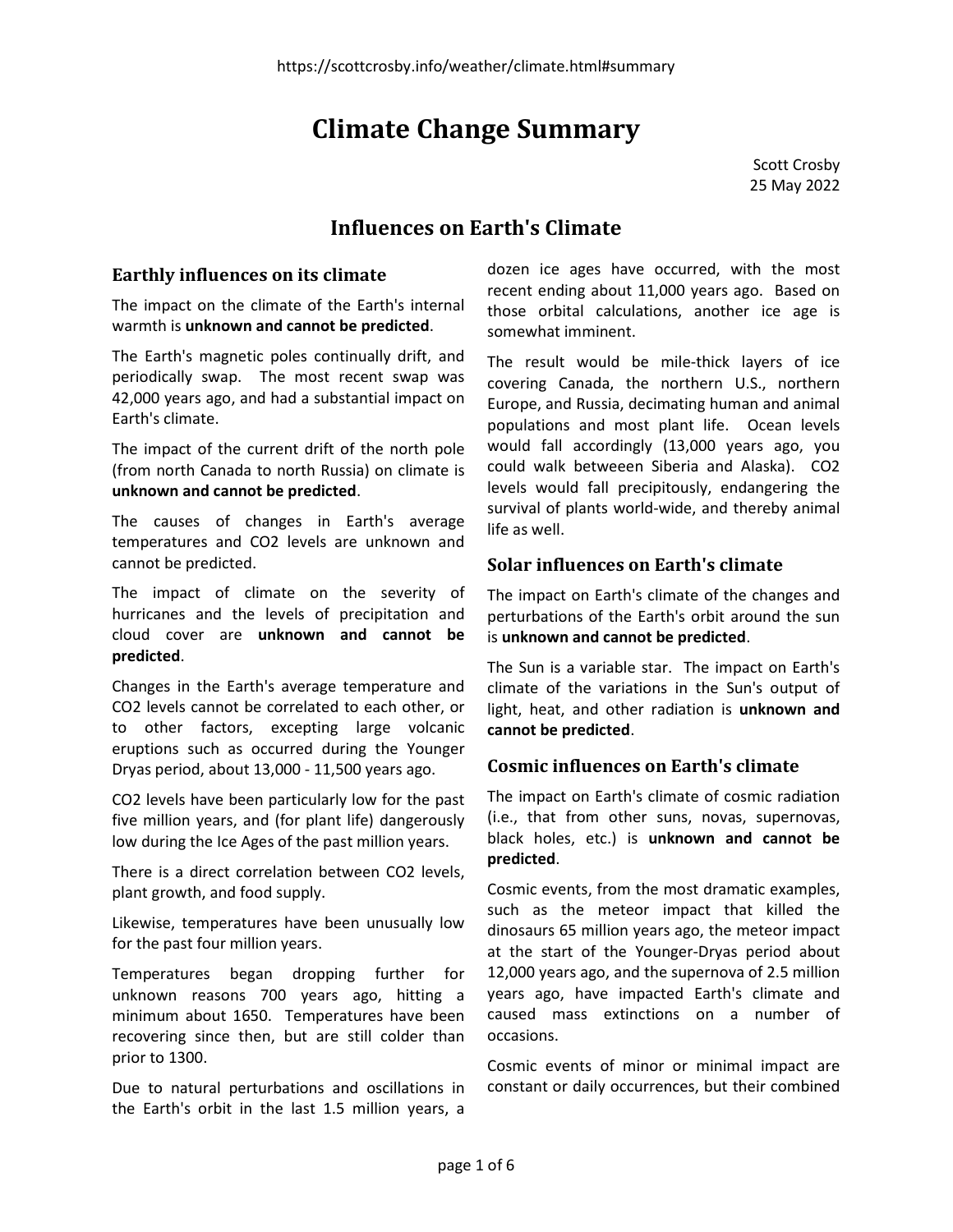effect on the weather is **unknown and cannot be predicted.** 

# Forecasting Climate Change

### "Climate has always varied on all timescales" – U.N.'s IPCC

As noted, the causes of that variation are substantially unknown and the impacts cannot be predicted.

In this context, "climate change" and "climate variation" are synonymous.

#### The Accuracy of Weather Predictions

In 1963, meteorologist Edward Lorenz showed mathematically that, due to all the unknown sources of impacts on Earth's climate, reasonably accurate weather prediction beyond about three days is impossible.

You can easily and simply prove this for yourself: visit any website which provides a one-week (seven-day) forecast; e.g., see the five different week forecasts shown at:

http://www.scottcrosby.info/weather/week\_forec ast.html

Save a screen-shot of the forecast for the last day displayed, and compare that with the actual weather on that day. The forecast will not match the actual weather which occurs.

All forecasts are statistically-based guesses, and are particularly prone to progressively more substantial error beyond three days. The weather / climate for one week out, for two weeks out, for the next month, for the next year, for the next ten years, for the next thirty years, or in the year 2100 cannot be predicted. The more distant the date, the less accurate is the forecast.

Those statistical guesses are based on computer models. Those models' parameters are set by the person running the model, based on his beliefs. As Edward Lorenz demonstrated, the slightest, supposedly insignificant change to those parameters results in radically different forecasts.

#### Statistics are not proof.

Statistics never establish causality. Statistics never prove anything.

# Weather Forecasting and Statistically-based Modeling

All modeling used for weather forecasting, whether for near-term weather forecasting or for the climate in some more-distant future, is based on statistics.

Statistics are a record – a historical record – of what has already occurred.

Statistical modeling uses the past to forecast the future.

Statistical modeling looks for historical patterns and trends, and uses any it finds as a tool to forecast the future.

But the future is never just like the past. As the U.N.'s IPCC stated, "Climate has always varied on all time-scales."

"All time-scales" – Weather varies hour by hour; day to day; month to month; year to year; century to century; ad infinitum. Earth's climate is constantly changing.

That use of statistics to forecast the future is identical to trying to drive your car solely by looking in the rear-view mirror.

It is possible to drive that way for a very short period of time – maybe only a few feet, maybe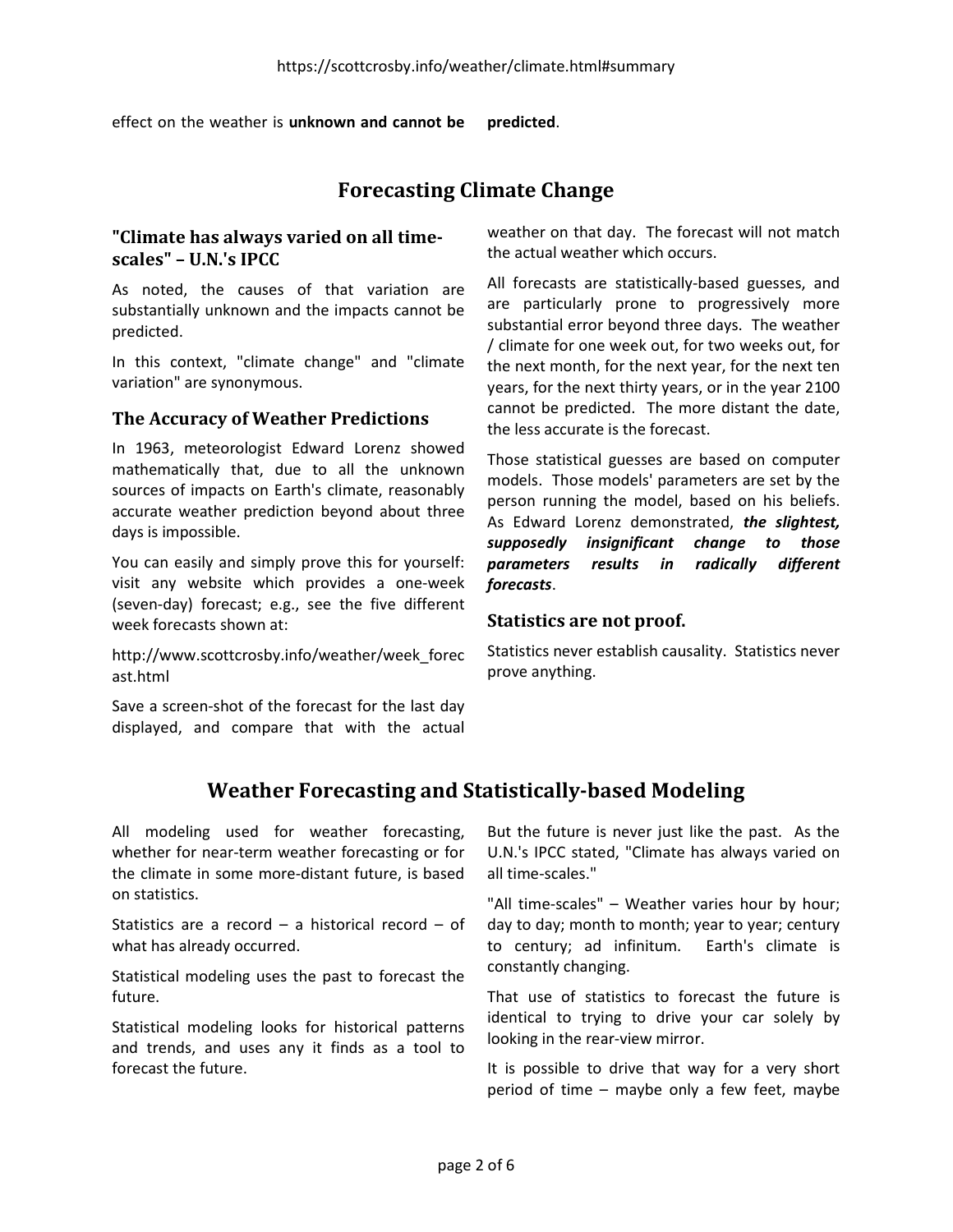even for a hundred yards – if there are no sudden curves, no oncoming traffic, no kids on bicycles, no busy intersections – i.e., no unforeseen events – in front of you.

For both driving a car using only the rearview mirror, and for statistical modeling, the number of unpredictable events that could happen quickly pile up, becoming ever greater. Over time, an ever-greater number of those possible events – and others not foreseen – actually do occur.

The inability to anticipate an unexpected incident eventually and inevitably results in a failure – not only for statistical modeling, but in the consequences for the people affected.

The whole subject has an exciting-sounding name - **Chaos Theory** - and includes astounding amounts of complexity.

Mathematicians specializing in Chaos Theory have developed some extremely complex calculations, trying to increase the accuracy of not only their weather predictions, but also similar predictions in other fields of interest as well – with limited successes.

They keep on piling up complexities upon complexities – trying to build castles in the clouds.

If only they could get that first foundation laid and solidly attached to the clouds, the rest of building a castle would be easy. They could build magnificent castles indeed. There is no doubt about it.

But it is getting that first layer of bricks and mortar attached to the clouds that is the problem. Those castles' foundations just cannot seem to be solidly attached in place by anyone – mathematicians included.

They have lots of extremely complex equations, far beyond what any of us mere mortals would want to try to understand. And yet, they just cannot seem to get that first layer of the foundation started for those castles in the clouds.

In the end, they are reduced to saying, "If we could change the problem a little, in just the right way, we could get an answer."

Well, of course. If only you could change the rules, the rules would be different.

If only you could build your castle's foundation on the ground, you could build your castle.

If only you could see what is in front of your car by looking through the windshield instead of looking in the rear-view mirror, you would know where you are going.

If only statistics could establish causality, statistically-based modeling would work.

# Work-arounds and Seeing Through the Smokescreens

### Ensemble Forecasting

Because the forecasting models invariably produce incorrect forecasts, the Chaos Theory mathematicians have developed a new forecasting technique: "Ensemble Forecasting".

With Ensemble Forecasting, multiple forecasting models are run, each with multiple sets of inputs, in the hope that one of them will produce a result close to what actually happens.

This is equivalent to rolling a pair of dice and, rather than predict the result will be "7" (the most probable result), make the prediction that the result will be "5", "6", "7", "8", or "9". By giving more guesses, the chance that one of them will be right is increased.

The Ensemble Forecasting used for Hurricane Matthew in 2016 demonstrated the lack of validity of this technique: none of the forecasts got an answer that was even remotely close to the actual path of the hurricane.

Ensemble forecasting is an implicit admission that weather forecasting does not work.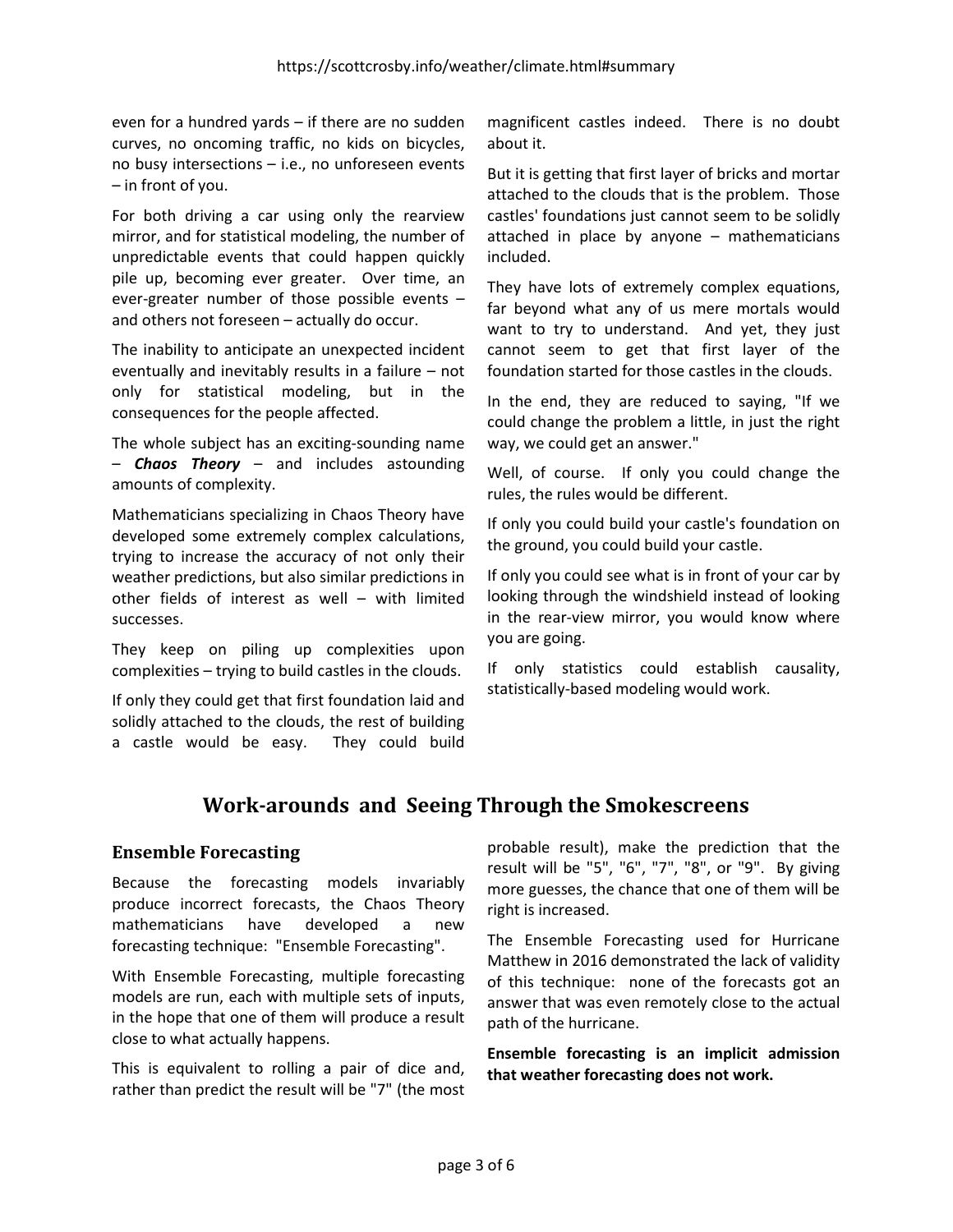### Taking the Average

An alternative forecasting method mentioned by IPCC is taking a simple average of all of the results from a set of models.

#### Taking an average is never a scientificallyacceptable procedure to reach a definitive causal explanation.

Like ensemble forecasting, taking an average is an implicit admission that weather forecasting does not work.

Weather forecasting is barely precise within a few hours. We have all experienced isolated or scattered storms. They can generally be predicted ("There is a 60% chance ...") to occur somewhere in an area, but predicting a specific location is virtually impossible.

Weather forecasting further into the future becomes increasingly imprecise so quickly that forecasting beyond three days – and as Hurricane Matthew proved, sometimes beyond a fraction of a day – must become progressively more vague to be even remotely close to what actually occurs.

### The Big Lie

To claim to be able to predict the climate of a year or ten years from now, or in 2100, is laughably absurd nonsense, and the people doing so have the education to know that is true  $-$  making any prediction a deliberate lie.

# Actual, Real, Truly Reliable, Truly Scientific Prediction of the Weather

While we know generally what causes the weather, we do not sufficiently understand the impact of each particular cause and the interaction of each cause with all the others sufficiently to establish causality and so accurately predict the weather.

We are so used to the current style of weather forecasts that our minds gloss over the disparities and issues.

#### Having a truly scientific means to predict the weather would result in forecasts something like this:

"You have requested the weather forecast for your backyard (based on your GPS location) on Saturday, the 8th of August, three months from today. A light rain will occur from 4:02am to 6:38am that morning, with the clouds dissipating to scattered, and clearing by 9:12am. Sunny skies can be expected for the rest of the day, with a few clouds in the evening. If needed, more detailed information is available on our website."

Mathematician - turned - meteorologist Edward Lorenz began his weather forecasting career during World War II, working for the Army Air Force.

From Wikipedia: In 1961, Lorenz was using a simple digital computer to simulate weather patterns by modeling 12 variables, representing things like temperature and wind speed. He wanted to see a sequence of data again, and to save time he started the simulation in the middle of its course. He did this by entering a printout of the data that corresponded to conditions in the middle of the original simulation. To his surprise, the weather that the machine began to predict was completely different from the previous calculation. The culprit: a rounded decimal number on the computer printout. The computer worked with 6-digit precision, but the printout rounded variables off to a 3-digit number, so a value like 0.506127 printed as 0.506. This difference is tiny, and the consensus at the time would have been that it should have no practical effect. However, Lorenz discovered that small changes in initial conditions produced large changes in long-term outcome.

This issue ultimately led Lorenz to say, "An acceptable prediction of an instantaneous state in the distant future may well be impossible. In view of the inevitable inaccuracy and incompleteness of weather observations, precise very-long-range forecasting would seem to be nonexistent."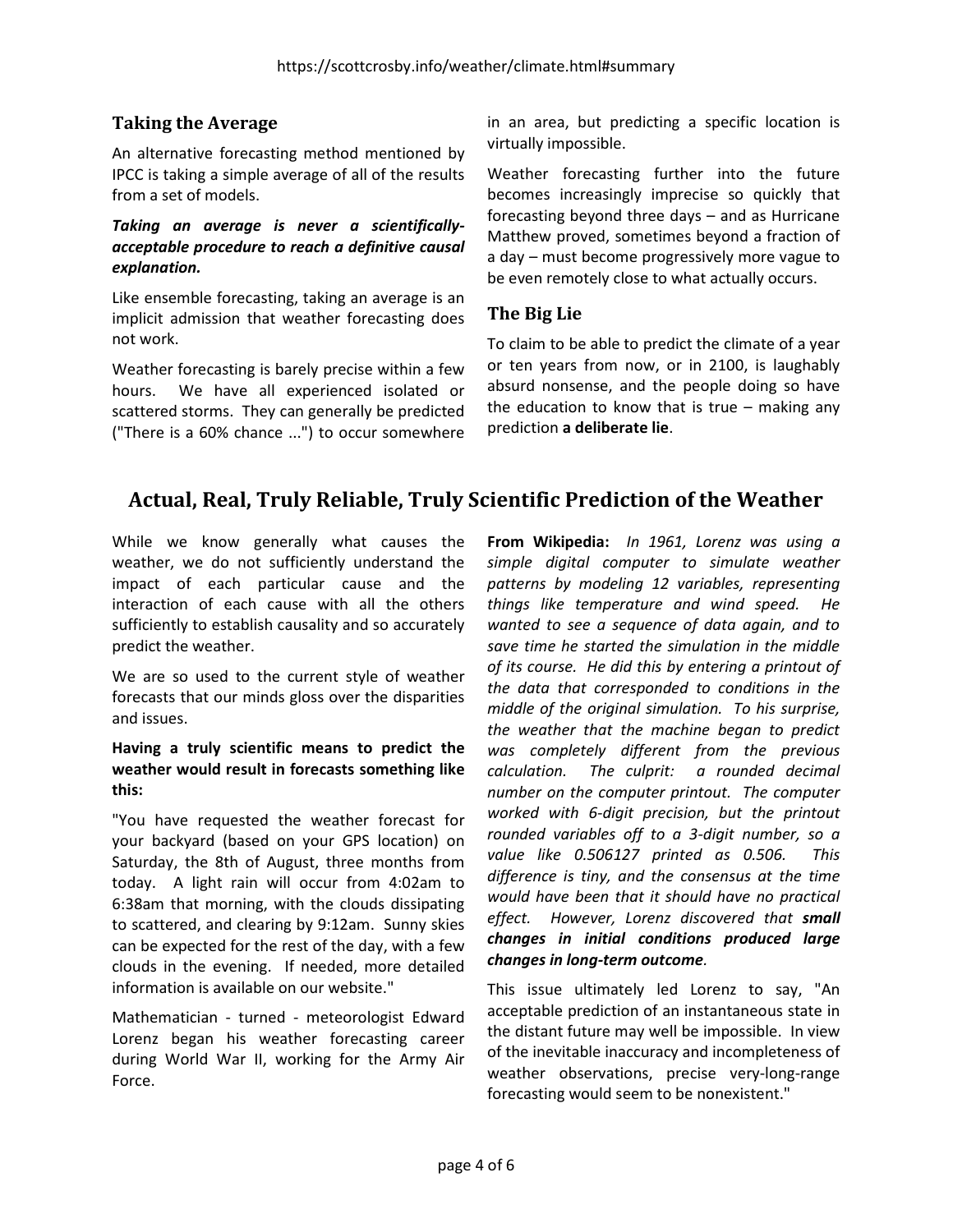There is no scientific basis for weather prediction.

### Climate, Chaos, and Politics: Follow the Money

Mathematicians who have staked their careers, reputations, and incomes on Chaos Theory naturally have a vested interest in convincing and assuring those who fund them that continued research will enable the development of substantially-improved means of the successful prediction of events through statistical modeling.

The same is true for the Meteorologists and Climatologists who adopt and use those models.

The Intergovernmental Panel on Climate Change (IPCC) is a bureau of the United Nations. The climatologists who are employed by the IPCC applied for their jobs knowing who they would be working for, and what its nominal position on climate change is. Their salaries depend on their research and resulting recommendations supporting the goals of their employer, making what those recommendations would be foregone.

Similarly, the Politicians who have based their rise to power and attempts to circumvent liberties and exert control on "fighting Climate Change" naturally have just as much of a vested interest in perpetuating the claims of that same coterie of Mathematicians, Meteorologists, and Climatologists.

# Politics and Earth's climate

Unlike every other country in the world, the United States' Constitution is above the government, limiting it, and standing beyond politicians' ability to change it and act as they might like.

Politicians naturally work to circumvent that or any limitation on their political power, to subvert it, and to erode its control over them.

Politicians in other countries likewise work to subvert the U.S. Constitution. It stands as an affront to their desires, and their own power. It acts as a beacon and reminder to their own population, undermining those politicians' power over that subject population, and giving those people hope for a better future.

The United States and its population living in freedom are a lighthouse, a beacon, giving hope and yearning to the world's oppressed populations.

Imagine the exultant cheers of dictators, telling their subject populations that the United States was brought down by its own leaders, that freedom has failed, that it did not work, and that it can never work – with no United States and no people living in freedom to contradict their claims.

Politicians – both in the U.S. and in other countries (and in the U.N.) – will seize on and utilize any tool which they believe can aid them in their quest for greater power and control over populations.

Politicians' Rule 1: "Never let a crisis go to waste." Rule 2: "Manufacture the crisis."

#### Climate change is that kind of "crisis".

#### Climate as a path to control

Stoking fears of climate change to enact laws that limit freedoms under the guise of resolving those issues and fears provides an avenue to greater political power.

Politicians naturally believe they are better qualified to govern the actions of others than are those others themselves.

That belief is in direct opposition to that of America's Founding Fathers, who were convinced otherwise: that people generally are perfectly capable of handling their own affairs; that their